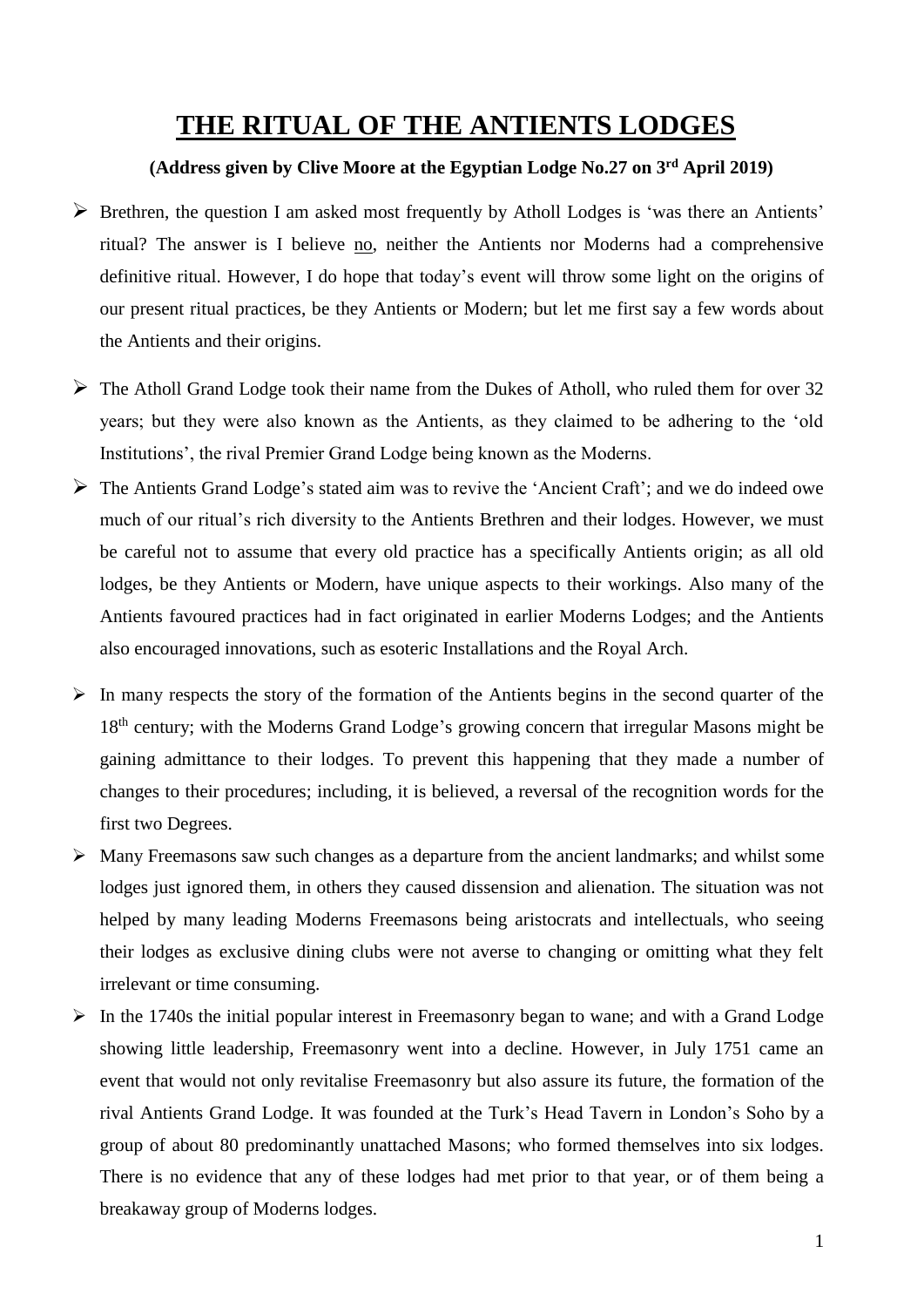- $\triangleright$  Its founders came from amongst the many itinerant workers who were seeking employment in a booming Georgian London. Most were artisans and tradesmen from Ireland; some of whom had been Initiated in Ireland, but found themselves unable to join or form Moderns lodges in London. Their low social and economic standing was certainly one reason for this; but they also wanted to continue practising the Irish ritual forms, which were akin to the English workings prior to those Moderns' changes I mentioned.
- $\triangleright$  Shortly afterwards, in February 1752, Laurence Dermott was appointed the Antients' Grand Secretary. His many talents and strong convictions would make him a major figure in  $18<sup>th</sup>$ century Freemasonry; and during his 19 years as their Secretary he effectively led the Antients. Dermott did possess wit and charm; but was prone to verbosity, Brethren often complained about his long lectures and ritual demonstrations. He could also be tetchy and sarcastic, especially when troubled by gout; sometimes this was so painful he had to be carried into Grand Lodge, apparently without his britches on!
- $\triangleright$  Under Dermott's able leadership the Antients flourished, and they brought to Freemasonry many good men; the Irish proportion of their membership diminished, but they were still predominantly artisans, tradesmen, and minor professionals. These were practical men, who wanted not only to be part of a venerable institution, but also to have a say in its governance: and, unlike the generally more affluent Moderns, they also wanted a grand lodge that could provide financial assistance if they needed it.
- $\triangleright$  The Antients Grand Lodge were much better organised than the Moderns, and they instigated administrative controls we still use today; including the first English Grand Lodge certificates, and lodge warrants as such. The Antients' charitable activities were also much better organised; they collected regular contributions from every member, and helped many more Brethren than the Moderns. The Antients also started a funeral benefit scheme, and in 1764 they even appointed a Grand Undertaker!
- $\triangleright$  The Antients were also much more democratic in their governance than the Moderns; they elected all their Grand Officers, and at the Union they insisted that all Past Masters be members of Grand Lodge. In 1756 Dermott published the first Antients Book of Constitutions; borrowing heavily from the Moderns and Irish sources. As well as regulations it included dissertations, prayers, charges, and Masonic songs; but not a full legendary history for Freemasonry, Dermott claimed that he fell asleep whilst writing one and a pet dog ate his notes! At least seven further editions of these constitutions were published; becoming increasingly derogatory of the Moderns, the 1778 edition claimed that they were admitting women and eunuchs into their lodges!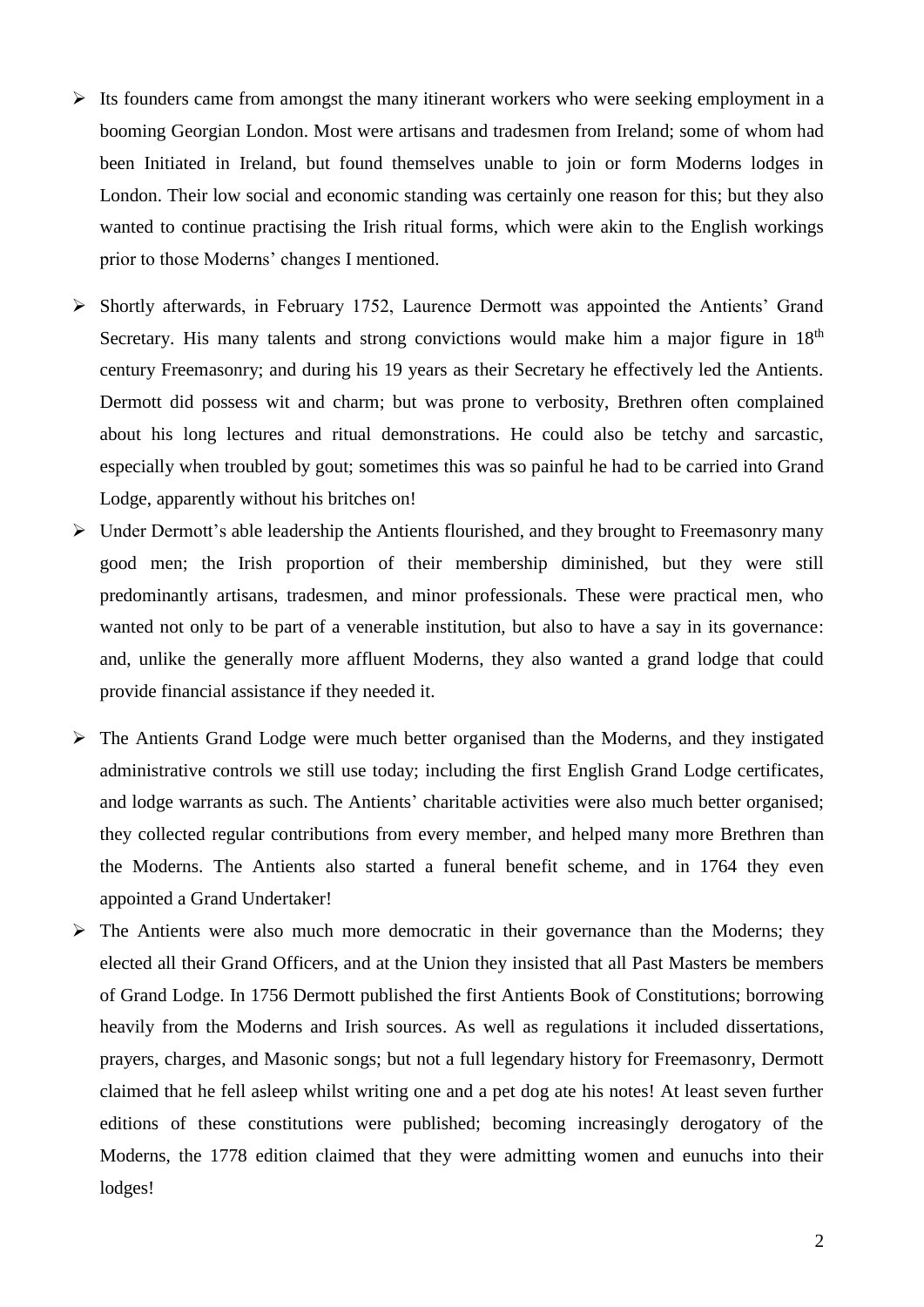- $\triangleright$  In terms of lodge numbers the Antients would closely rival the Moderns in London, where from the 1780s their numbers rose whilst their rival's fell. Away from London both were expanding, particularly in the burgeoning northern manufacturing towns; the Antients often doing well in counties with strong Irish connections, such as Lancashire and Cheshire.
- $\triangleright$  The Moderns were the first to appoint Provincial Grand Masters, but many were inactive; the Antients only warranted one home province, their lodges would take local disputes to a committee of Past Masters or the senior local lodge. Both grand lodges had successful overseas provinces, these often derived from their travelling military lodges; the Antients issued the first such English travelling warrants, and they would issue over twice as many as the Moderns.
- $\triangleright$  When in 1813 the two Grand Lodges united, the Antients had 260 active lodges, the Moderns 386. However, although fewer in number the Antients lodges, being less exclusive, did tend to have larger memberships; a recent study in Manchester has shown the overall Antients membership there to have been about thrice that of their rival.
- Freemasonry's rituals were continuing to evolve throughout the  $18<sup>th</sup>$  century; and by the 1750s it was already a three Degree system. Some Moderns Brethren had also started working the Royal Arch, even though their Grand Lodge did not recognise it as part of Craft Freemasonry; in 1766 those Brethren would form their own independent Grand Chapter. However, the Antients Grand Lodge saw the Royal Arch as a  $4<sup>th</sup>$  Degree, and their warrants entitled lodges to also work as Royal Arch chapters.
- $\triangleright$  The Antients Grand Lodge also encouraged the working of other Degrees, and the new Christian orders such as Knights Templar; the canny Dermott possibly saw them as a way of attracting more members. Some lodges would link the 3<sup>rd</sup> Degree to the Royal Arch with intermediate steps, such as Mark Master Mason and Excellent Mason; the first reference to candidates 'Passing the Veils' prior to Exaltation is also attributed to the Antients.
- Their Books of Constitutions and surviving minutes provide some clear evidence about how the two Grand Lodges operated; but there is no such clarity about the workings of their lodges. Indeed most late 18th century lodges, especially those away from London, seem to have worked a mixture of Antients and Moderns favoured ritual; often with regional variations as well. This mixing of working practices was aided by the many Brethren who, despite grand lodge disapproval, joined or visited lodges of both constitutions; a few lodge even held warrants from them both.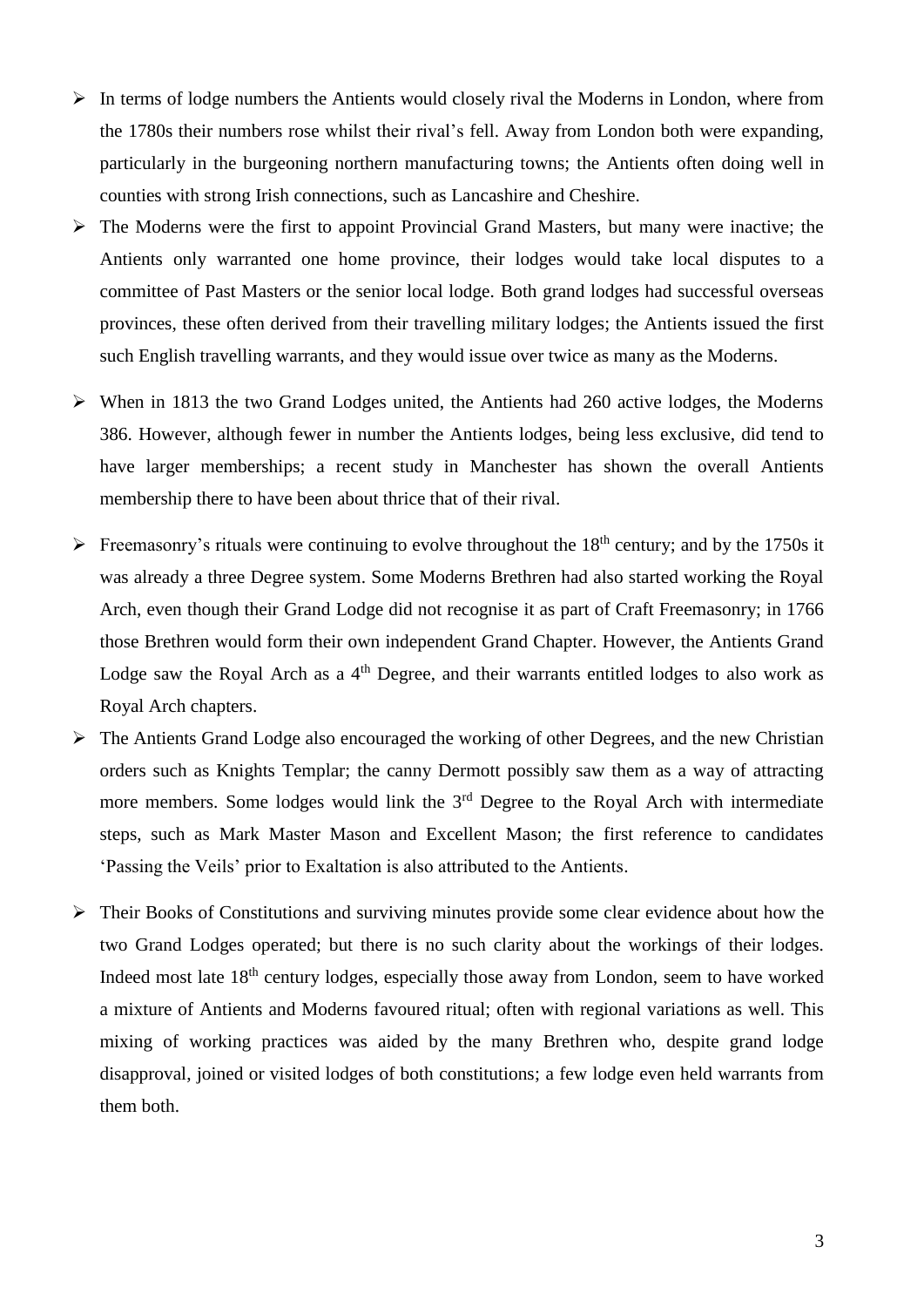- $\triangleright$  The Antients Grand Lodge did try to unify their lodges' workings, Dermott gave demonstrations, and 'Nine Worthies' were appointed to report on lodges; but these efforts met with limited success. Even when one of the Grand Lodges did rule on a ritual matter they could not ensure that all their lodges complied, due to the lack of effective regulation and poor communications. These same difficulties would later also hinder the promulgation of the post-union ritual changes; with some lodges continuing old practices, or even creating new ones.
- $\triangleright$  So what do we know about late 18<sup>th</sup> century lodge workings? There were no ritual books as such; so the best contemporary accounts we have are the commercially produced Masonic Exposures; but even these are incomplete, unreliable, and not always sympathetic to Freemasonry. Dermott called them 'catch-penny exploitations', but they did have a core of truth, and well in the 19<sup>th</sup> century some lodges were using them for guidance.
- $\triangleright$  Dermott's favoured workings were heavily influenced by his Irish background; and we can infer something of their character from his many, albeit sometimes unfounded or exaggerated, complaints about the Moderns. Amongst other things he claimed that they neglected saint's days; omitted some prayers, lectures and charges; incorrectly communicated passgrips and passwords; did not install their Masters properly; and generally left out or made up what they could not remember.
- $\triangleright$  Most lodges rented rooms in inns or taverns for their meetings; and not having all our lodge furniture and equipment they drew a lodge on the floor with chalk, charcoal, or tacked down tape. Some lodges were beginning to purchase more lodge room equipment and to use painted floor cloths or boards; but the Antients generally favoured less expensive equipment, and simpler floor drawings.
- $\triangleright$  The first lodges had kept a box of simple white aprons for shared use, but by the 1750s many Brethren were keeping their own aprons, and adorning them with ribbons and symbols; the Antients Brethren also added Royal Arch emblems and the symbols of other Degrees & Orders to their aprons. These personalised aprons grew increasingly ornate; leading the Antients Grand Lodge to complain about them being inconsistent with the Ancient Craft.
- $\triangleright$  As to lodge officers the late 18<sup>th</sup> century records mention Masters, Wardens, Chaplains, Treasurers, Secretaries, Inner Guards, and Tylers; and most Antients lodges also had Deacons. Unlike their rivals the Antients lodges elected all their officers, and for only six months not twelve; the single clap given in some lodges today after the investment of each officer maybe in token of that voting.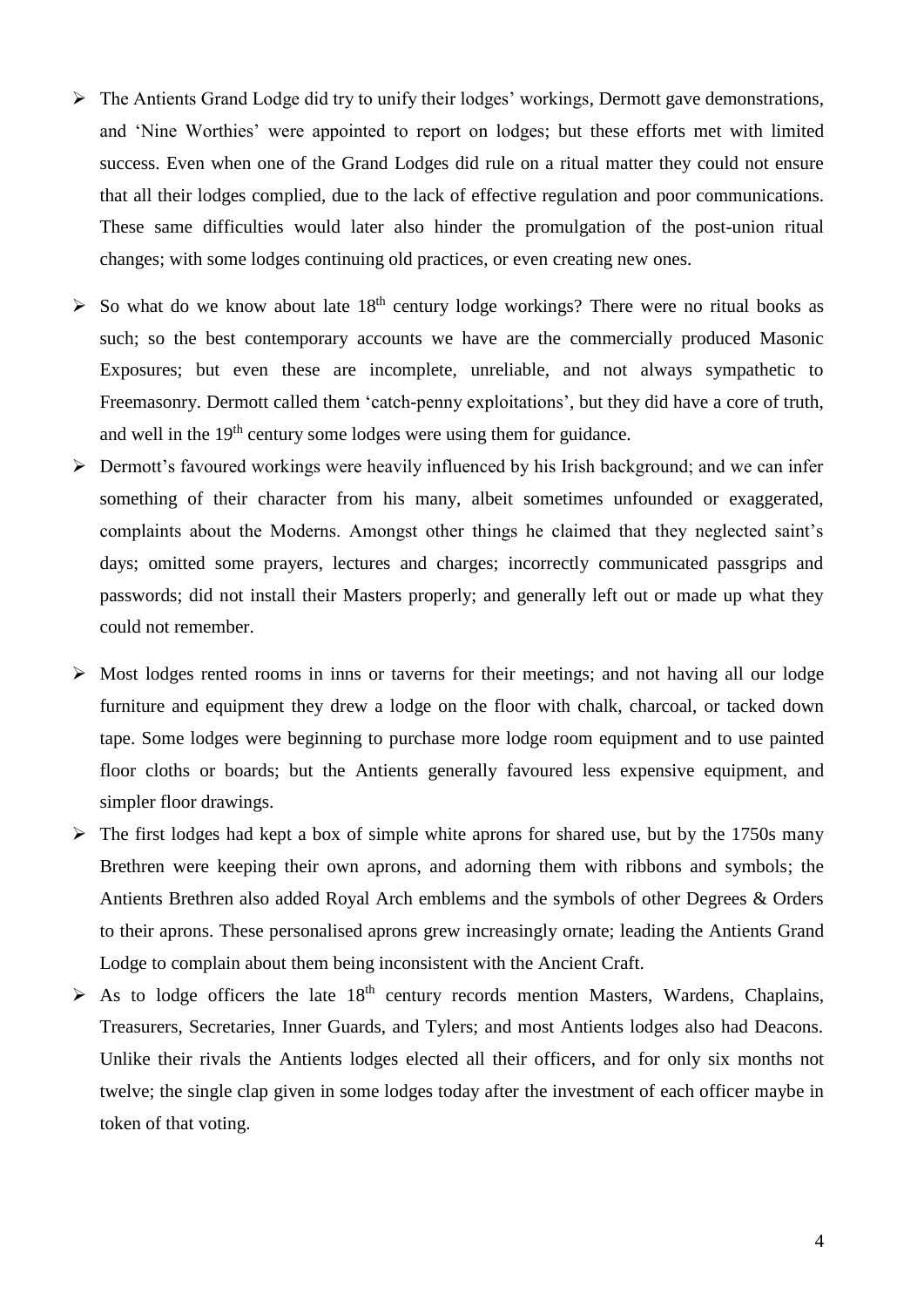- $\triangleright$  Most late 18<sup>th</sup> century lodges met fortnightly or monthly; multiple Degree ceremonies were quite common, with Initiates often Passed at the same meeting. On one night in April 1793 the Antients Lodge of Israel No.205 separately Initiated and Passed 5 candidates in just two hours!
- $\triangleright$  The 1760 Masonic Exposure 'Three Distinct Knocks' claims to portray the ritual workings of an Antients lodge. It describes just one opening and an equally simple closing ceremony, both conducted around a communal table. However, for the floor workings the Brethren gathered around the drawn lodge; the Master and Deacons carrying wands, and the Wardens their columns. Their floor workings were quite short; as much of the present Degree floor workings and charges was then in the catechismal lectures, delivered afterwards with the Brethren sat around a communal table.
- $\triangleright$  Whilst sat at the table the Brethren also sang songs, ate snacks, smoked, and drank; so calling them between labour and refreshment was essential for good order. More formal dinners were usually reserved for Installation meetings, but each Degree did have its own songs and firing customs. These involved signs, salutations, banging down glasses, and Brethren stamping or jumping; people sitting below meeting rooms were sometimes frightened that the ceiling might collapse!
- $\triangleright$  The Antients favoured longer more esoteric Installation ceremonies; but there is no evidence of a specifically Antients origin for the 'Extended Inner Workings' some lodges use today. The Installation ceremony described in 'Three Distinct Knocks' has obligations for the principal officers, and secrets 'belonging to the Chair'; which were probably communicated in open lodge behind a concealing circle of Past Masters.
- $\triangleright$  The early 19<sup>th</sup> century saw fraternisation between the two grand lodges increasing; with many senior Freemasons actively working for a union. The Antients remained reluctant to make concessions on ritual matters; but in 1809 the Moderns Grand Lodge did decide to 'revert to the ancient Land Marks'. As a consequence they dropped some of their earlier contentious changes, and adopted Antients favoured practices such as Deacons and longer Installations; some of which Moderns lodges were already working.
- $\triangleright$  In December 1813 the two rivals finally united; and a Lodge of Reconciliation was formed to unify the different lodge workings. We do not know the scope or detail of their recommendations, as no authorised written copies being issued; and less than 30% of lodges sent representatives to their London based demonstrations. However, they were a major influence on the soon to be formed Stability and Emulation Lodges of Instruction; whose workings were the basis of the many later published rituals that have largely unified our workings.